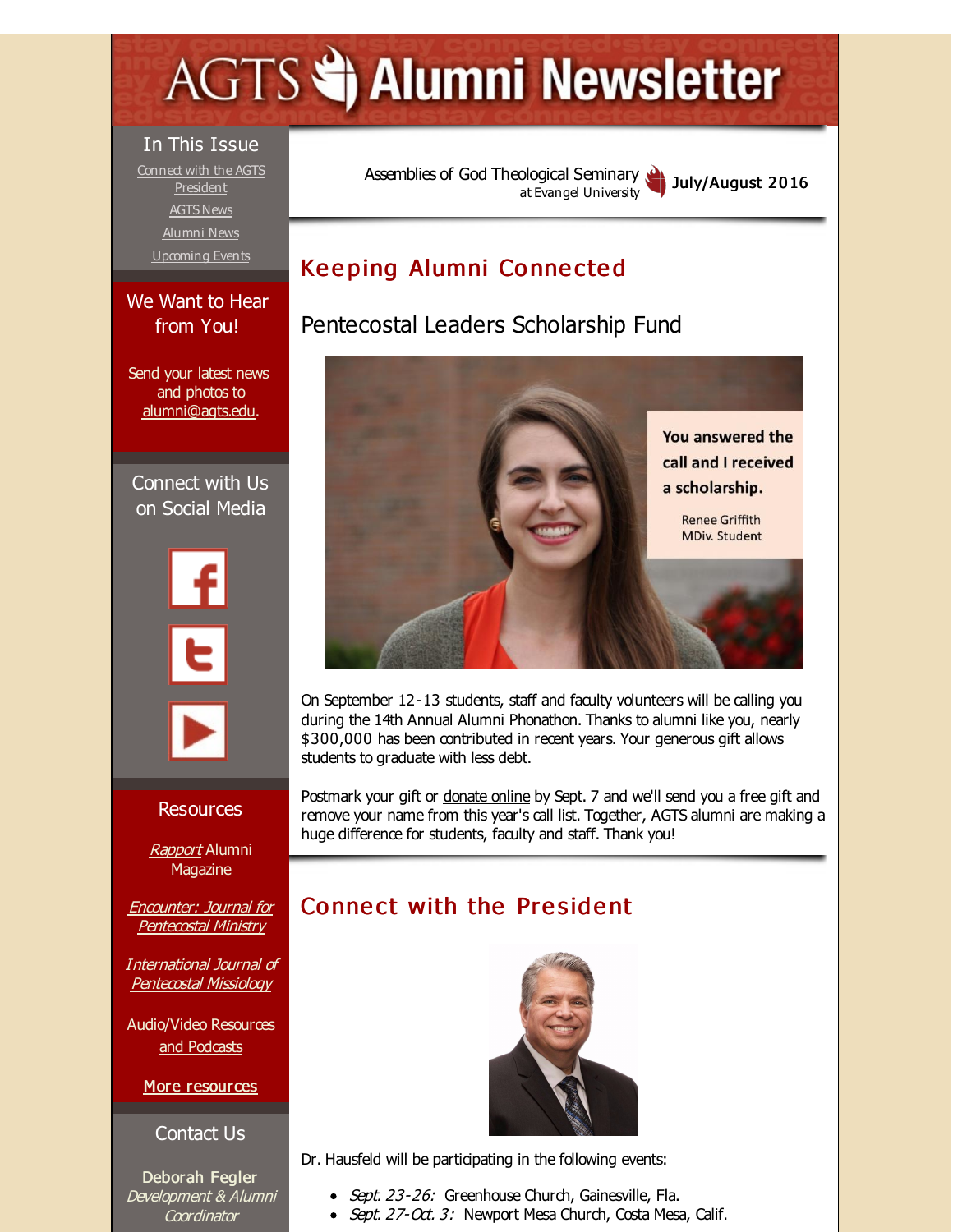[dfegler@agts.edu](mailto:dfegler@agts.edu)

Jennifer S. Hall Marketing Manager [jhall@agts.edu](mailto:jhall@agts.edu)

[alumni@agts.edu](mailto:alumni@agts.edu)

[www.agts.edu/alumni](http://r20.rs6.net/tn.jsp?f=001Fco8R1z1iL44NmFpwD_1-WFfzx1EgogTpXOOXfVg0-lzsw3uE7jRr73WiwSSOs8IcPhB_StKUP-iEDHsZ_uaUEXZXRB6wNuQGmA2PCTbUAnIB-vmzTvNvdNI5yZWezD8wmn4C9NXZprQZSiBhBaNCEjPAFPzgxU63diovTnwPFP6kLEV6EPaBw==&c=&ch=)

#### Invest in Student **Scholarships**



• Oct. 7-9: South Attleboro AG, South Attleboro, Mass.

- Oct. 9: Calvary Christian Church, Lynnfield, Mass.
- Oct. 15-17: Southwest Family Fellowship, Austin, Texas

## Stumbling by the Spirit into a LBGTQ Coffee Shop

Read President Hausfeld's reflections from this powerful encounter:

Lynda and I were in Colorado Springs on vacation. We were with our daughter, Kara, son-in-law, David, and grandson, Jax. We had a wonderful time.

Lynda had made a hair appointment in downtown Colorado Springs at a place Kara had suggested. When we arrived for her appointment, the salon had put her down on the wrong day and time. So, we re-scheduled for the next day. While waiting for Lynda, I noticed that there was a coffee shop. I thought, "Great! While Lynda has her appointment, I'll go next door for coffee and free Wi-Fi to do a little work." The next day she went to the hair salon and I went to the coffee shop.

After about 45 minutes, I realized that I was the only male in the coffee shop ... Read [more.](http://r20.rs6.net/tn.jsp?f=001Fco8R1z1iL44NmFpwD_1-WFfzx1EgogTpXOOXfVg0-lzsw3uE7jRrxVvXw1w2t6U_VGms17g8Rlhog9O1BNZJHG8emD0Q3mVYAWJqvmRrmQAlUSeCHkSMLjx_GeLt-GfbmzPsL-SjekyDot7xdYy4ixZ-ZBEtGHekJ7P0Deqkvgkbj8g8sTxqy4spTg-boZdtL3borabHwwrO9E-hgcl7KqHqQFeiaq9lUalXj7GUav0XZBjV56ytg==&c=&ch=)

## **AGTS News**

## Join us for the Day of Renewal 2016



The AGTS community sets this day aside every year to seek God. On this occasion, we are fasting from work and classes, purposefully setting our hearts, minds and bodies on a path to seek him during three simple services, which indude worship, preaching and prayer with John Bates ('16), lead pastor at Freedom Fellowship International in Waxahachie, Texas.

You're invited to join us on September 20 in person or via live [stream](http://r20.rs6.net/tn.jsp?f=001Fco8R1z1iL44NmFpwD_1-WFfzx1EgogTpXOOXfVg0-lzsw3uE7jRrxVvXw1w2t6UU1PRLrvak4IigWNthmTB4cy0bz5ia1vMcPxnfE906cDgtwb_cU9uQ2wmSkg1ziILug1UfiOFsFOOqzeb-vbw7VevnkFdwS18jw1B606aYYVIJDR09kF0v-nSQ63Wu6PTNJNS-zKgQJVHhXTOSI0xfRRuhLNM0aSv&c=&ch=) for three different services in the AGTS chapel: 9:30 a.m., 1:30 p.m. and 6 p.m.

John Bates has been in full time ministry since 1986. In 2003, he accepted the lead pastor position at Freedom. Under John's leadership, the church is known for intercession and sending teams throughout the world to conduct and lead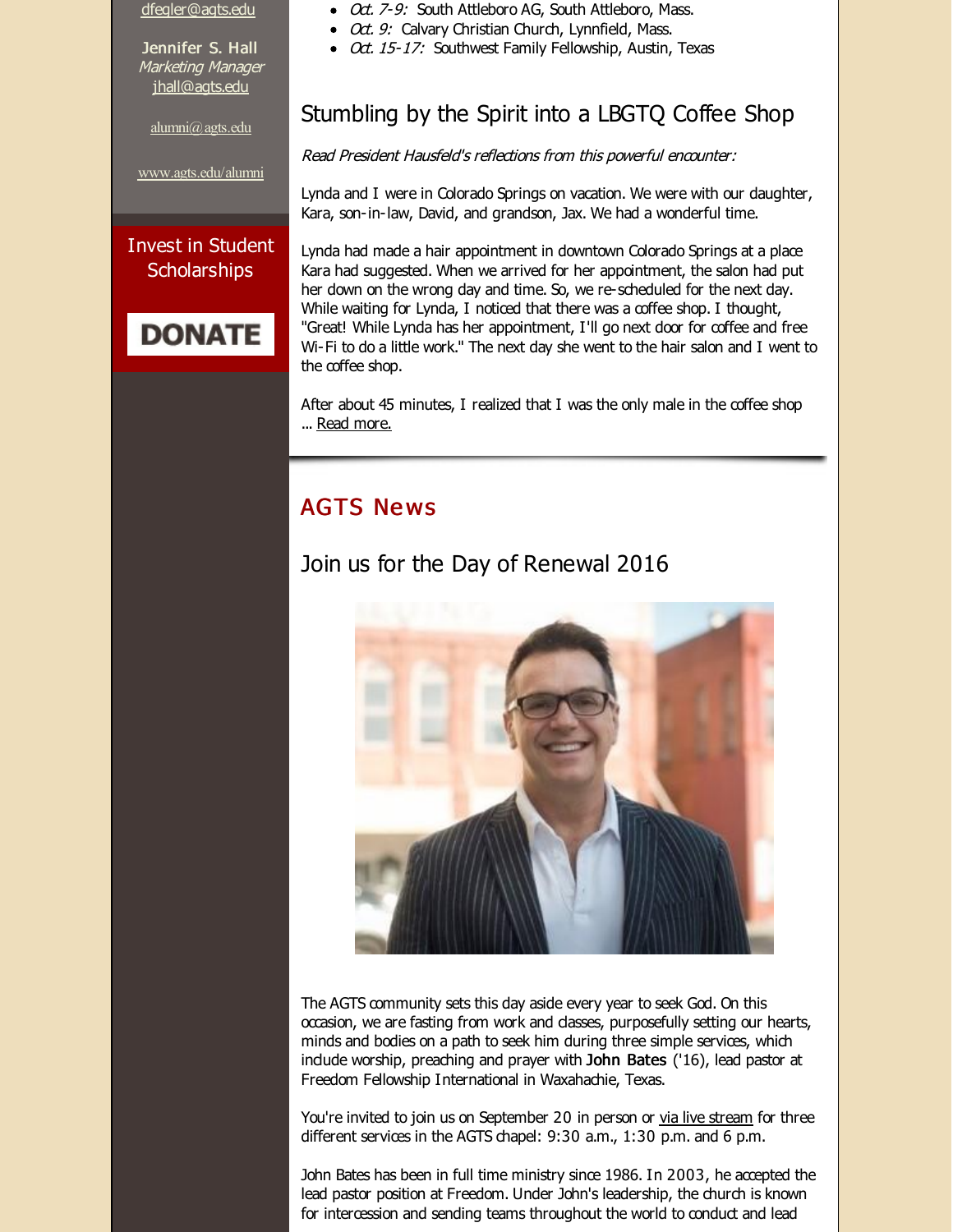prophetic prayer events. He is also the lead pastor of the School of Ministry at Freedom. He co-authored two books: Clear the Stage and Spread the Fire with Scott Wilson.

## AGTS names new director for Center for Biblical Preaching



Dan Morrison ('11) has joined the leadership team of the Assemblies of God Theological Seminary (AGTS) and will serve as the director of the Cordas C. Burnett Center for Biblical Preaching, beginning with the Fall 2016 semester.

A 2011 graduate of the seminary, Morrison has been involved in pastoral and campus ministry for the past 15 years.

"We are delighted to have Dan join the faculty of AGTS," said Dr. Jim Railey, dean of the seminary. "He brings excellent academic preparation, a wealth of practical experience, and a commitment to biblical preaching to his new role with AGTS." Read [more.](http://r20.rs6.net/tn.jsp?f=001Fco8R1z1iL44NmFpwD_1-WFfzx1EgogTpXOOXfVg0-lzsw3uE7jRr8WwjtLFFdTQEqwMqxl1cVRxdGSjM6B816gSiPOjw9qLo_cXl6Nh-JCo1M_TR865Q12asYkLgPxkGMHPnSMvfyYM6hIPErd1sVxc2bFh106NhJm6_cQc7RgpfzQxZUOwnpMDbqM2ddBetvrY4ZoU0cH9JK9Mmp3mA73Ge7k5diVcpLN3hjIFRcTB4Je4ePvvRJh42yUNnMwc&c=&ch=)

#### AGTS announces 2016 Sigma Chi Pi Honor Society Awards

The Alliance for AG Higher Education sponsors the Sigma Chi Pi Honor Society. Each year, the seminary faculty nominate a limited number of alumni who satisfy scholastic, character and leadership qualifications and graduated at least 10 years ago. The 2016 recipients indude: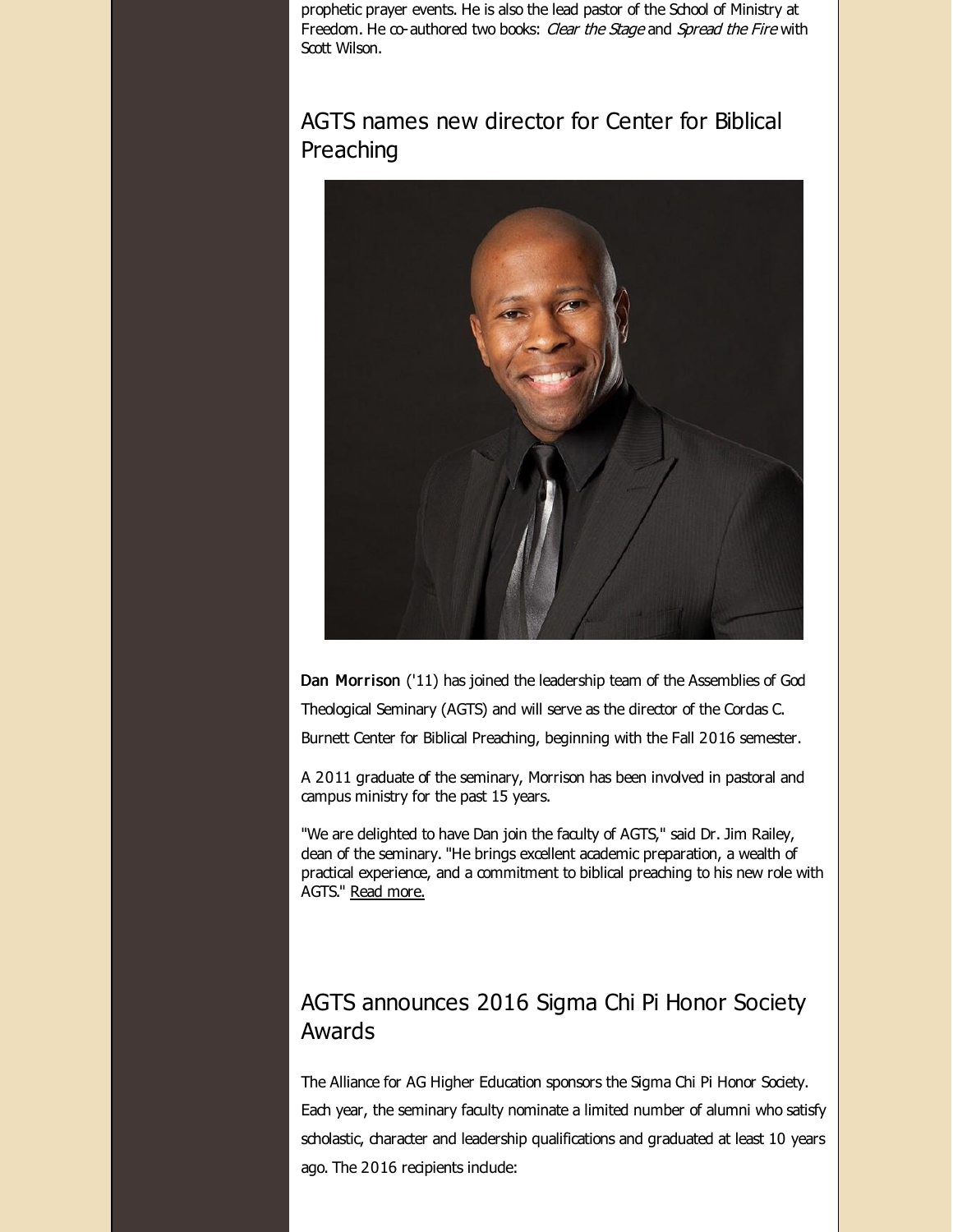

Douglas Oss ('80, MDiv) AGTS faculty, retired

Donna Krstulovich ('83, MA) Missionary, serving as an international trainer with Global Initiative

Earl Creps ('01, DMin) Lead Pastor

Members of the AGTS faculty nominate three graduates who satisfy scholastic, character and leadership qualifications and who graduated at least ten years prior. Read [more.](http://r20.rs6.net/tn.jsp?f=001Fco8R1z1iL44NmFpwD_1-WFfzx1EgogTpXOOXfVg0-lzsw3uE7jRr8WwjtLFFdTQHJnzYC6bWtZRaA2o400RsnWz-3O1SM4yRsuMdfg33V8zupLvd4NshNk3qERLfS2c8Tlsxtwv2cv1dhZf0WmZ0f1WFyFyvYsTT850LJbT655Try1td9LULg4-rIVqHaBqX2ODST23h9haOWFjyzcfrjdRG3MXSGCGKC52h9EZ2Gre2w3BCD4Z7a1eJ_DgciCD&c=&ch=)

## AG Next Generation Grant Application Now Available



The application for the 2016 AG Next [Generation](http://r20.rs6.net/tn.jsp?f=001Fco8R1z1iL44NmFpwD_1-WFfzx1EgogTpXOOXfVg0-lzsw3uE7jRr8WwjtLFFdTQNhK93j0x_5P41EjYmB4Bb6398PmjmR5c86tdwb7HW3iTIy-XhCTxBjfuQ5fe63wuCboEOQkLozr_ApIbI01S5rj5JmS904Cnk_b3NED34_4qWtqNEGRbnfwB7RlvbiXw&c=&ch=) Grant, made possible through Assemblies of God Trust and the Alliance for AG Higher [Education](http://r20.rs6.net/tn.jsp?f=001Fco8R1z1iL44NmFpwD_1-WFfzx1EgogTpXOOXfVg0-lzsw3uE7jRr8WwjtLFFdTQhRqRGkk62Z4URjeOkj7n6xyDUfo7UEPdcKZRie5mkd6wah3KCR-az8ouOKMrFx-3ApLs6XjUw5uupTPuaY13_Zg1vJ39AfpJL7tkgRTmEw4=&c=&ch=), is now available online at **[AGTrust.org](http://r20.rs6.net/tn.jsp?f=001Fco8R1z1iL44NmFpwD_1-WFfzx1EgogTpXOOXfVg0-lzsw3uE7jRr8WwjtLFFdTQzlrRjcgagSSXbtjCddi2DuqcVAwoTjEONREZ8lMBk_3s1PgnRICQmsx5-CubPuF5wbqCU-zWA4tFRR97EknN3Jg1X22wFeg2pWSMvruRmCKk-8G9Bu9XyA==&c=&ch=).** Each applicant must be a graduate of one of the 17 AG-endorsed colleges, from spring 2010 to spring 2015, and committed to a full-time AG ministry position.

The AG Next Generation Grant assists recipients with payment of educational debt incurred in order to help them move into full-time ministry sooner.

The application deadline for this year's grant is September 16, 2016. For qualifications and information on this and other AGTrust scholarships, visit [www.AGTrust.org](http://r20.rs6.net/tn.jsp?f=001Fco8R1z1iL44NmFpwD_1-WFfzx1EgogTpXOOXfVg0-lzsw3uE7jRr4CXR5DT3j7i1swPkUWWLP6hWwO6A0EE0CmF1PYQAYU5Sfa8Zr7d79mWt4ECiq8s-BqVKfSrkqYaDTLo9CgHtgLHkHZe1RS0GilcfEYhKWfuEy2fSgRUERM=&c=&ch=).

Connect to EU Alumni Newsletter--The Quad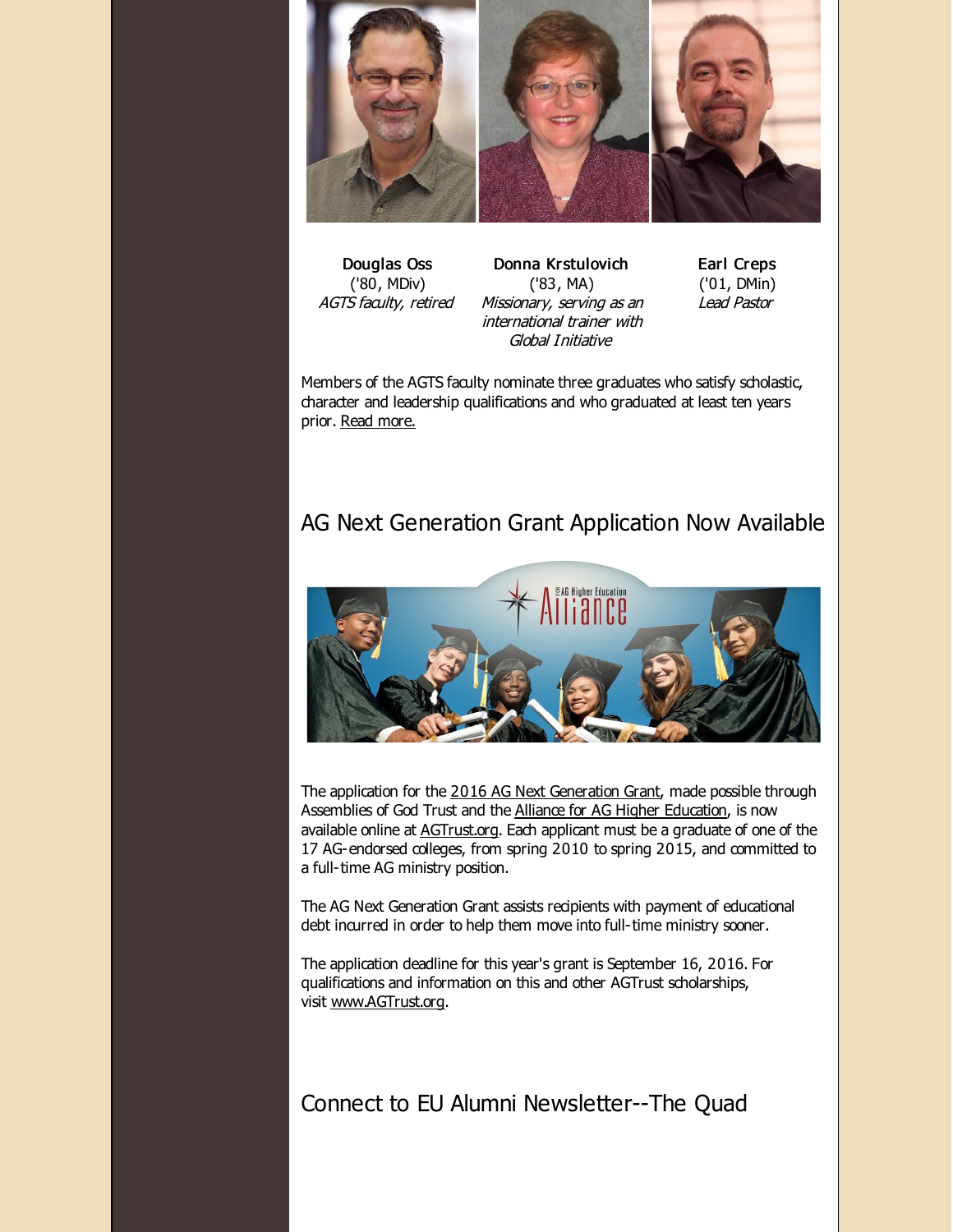#### **EU** EVANGEL the QUAD

OMECOMING 2015

October 2015

#### #EUHC15 Rewind



#### Refer a student

Do you know someone interested in attending AGTS? Use this [online](http://r20.rs6.net/tn.jsp?f=001Fco8R1z1iL44NmFpwD_1-WFfzx1EgogTpXOOXfVg0-lzsw3uE7jRr_VHv_3BBYIxxILyirXQ_fgMMEXeXokf5BkY1iMjy_rYixQm-8pFubdlGa7gsDXCS3u3MvLqlBIJoo0NjFi0IxPEOQpjqn-IwejcaA788dwHtl8boMbzTCNoM_RdOlOYzn3gejRuE9u_&c=&ch=) form or connect with Christina Ketchem, AGTS Enrollment [Representative.](mailto:cketchem@evangel.edu)

## Books & Publications

Three new books written by Craig Keener ('85/'87) have recently been published.



[Impossible](http://r20.rs6.net/tn.jsp?f=001Fco8R1z1iL44NmFpwD_1-WFfzx1EgogTpXOOXfVg0-lzsw3uE7jRr8WwjtLFFdTQT4EQp84KRBislbGHLCUVoL2MEhBb7ZayJ62VPerIB0cqxmLy4crvZs5G-IdsI_BhffZVTOA2BLQ_lD_pbX4KDNcMcxSmuuT6wRPuhbPclTNKb2Eyh-OCpaslS95m1aIBsVW2Li93CgG4uZuB0t6DcRBWlr_1XZTl&c=&ch=) Love: The **True Story of an African** Civil War, Mirades and Hope Against All Odds

The Mind of the Spirit: Paul's Approach to [Transformed](http://r20.rs6.net/tn.jsp?f=001Fco8R1z1iL44NmFpwD_1-WFfzx1EgogTpXOOXfVg0-lzsw3uE7jRr8WwjtLFFdTQ-_62fojcFQbHxwxMXsGVfAwmlrKUHOm94r6BkUZLwfWNY3MhI_7g_LnjktM-iAdCyZ3xsCdTkeVI0Aho2W8x-i20GmxDtNzgRd9aSoFR12B-xconddnSbMPe1TXF6RCJXjNkirfFfZiVWW-Qc9q9DTi0UnNq1KabbC-0itNmx0I=&c=&ch=) Thinking

Spirit [Hermeneutics:](http://r20.rs6.net/tn.jsp?f=001Fco8R1z1iL44NmFpwD_1-WFfzx1EgogTpXOOXfVg0-lzsw3uE7jRr8WwjtLFFdTQ48Rc5we--0rRwQrn-Zf-LztmcUA8qlgbQpDh9w7xQ2HfVZiIJYjcUw4DfMllMzrpqvgvmqkmzfr6PMApBMUvq-5y_s4F4mLjQLzh_EMglEARuiEB4qlAhSVMXk1eyYoA6thtRZ7BRDasv857rmoMji3uYwcitTNFuFjYWhP6bBo=&c=&ch=) Reading Scripture in Light of Pentecost

Craig is professor of New Testament at Asbury Theological Seminary and holds a doctoral degree in New Testament Studies and the Origins of Christianity from Duke University.

Stay [up-to-date](http://r20.rs6.net/tn.jsp?f=001Fco8R1z1iL44NmFpwD_1-WFfzx1EgogTpXOOXfVg0-lzsw3uE7jRr5gkF_P7dreHOwul4HnyiqTCzzcTHJa-Vtvrp0_-ibI-7lR3nEnoT4wD3WOfQ9Ggk4I9c6mRIFCkJP6clL5wrEj1Zq7J0kffDHvm5-54M5orvVtFKUztYKKc-Z5H_Gjwpca4Fyi1_1QuVbw27zrtxJjphmXuPCl00DqcARggiW-TfOrfHQSDk3fKGedeuqWVSL0Xh7CqMTHJfzRVhRasR6Y=&c=&ch=) with what's happening at Evangel University.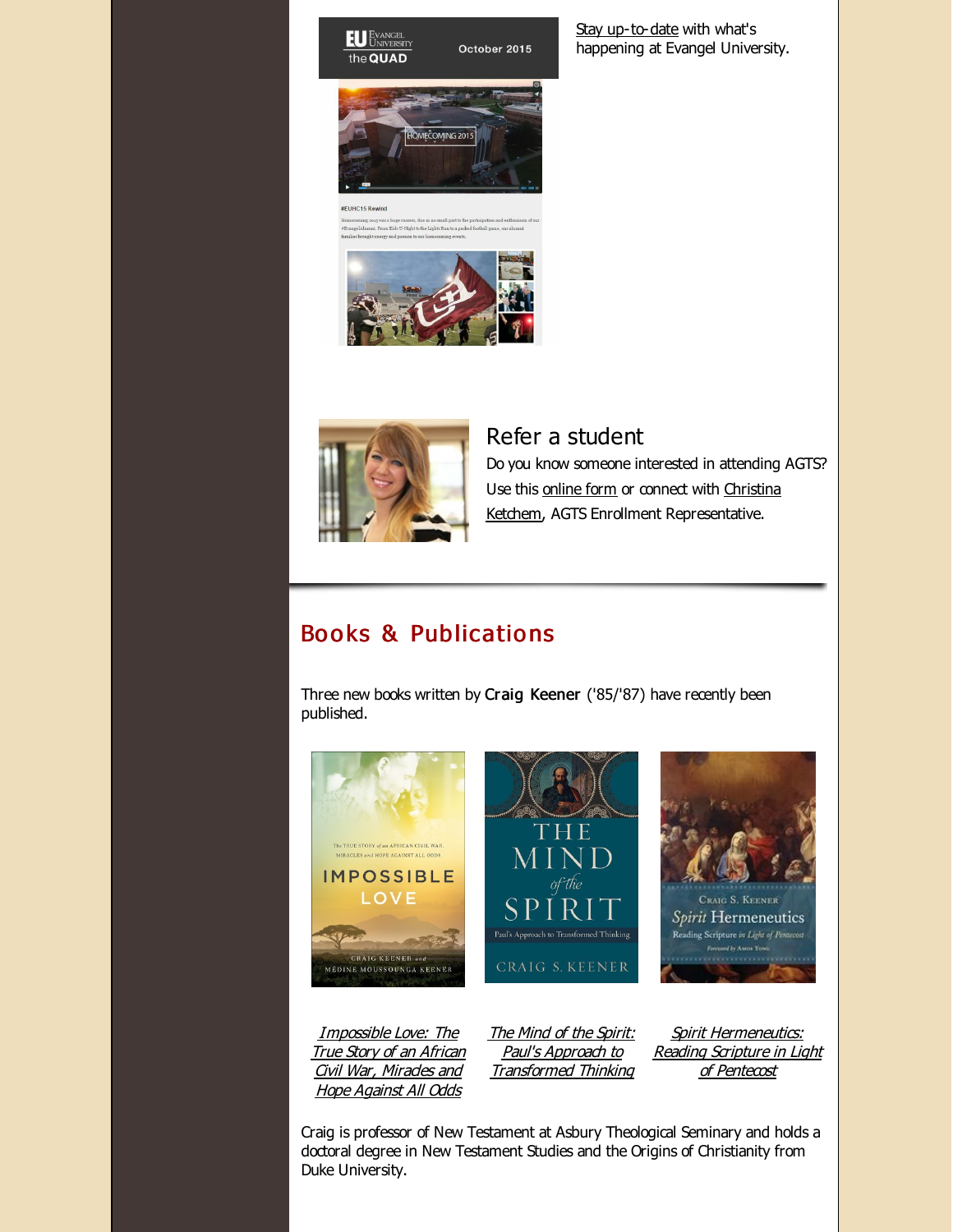

John Plake ('15) wrote Missionary Expatriate [Effectiveness:](http://r20.rs6.net/tn.jsp?f=001Fco8R1z1iL44NmFpwD_1-WFfzx1EgogTpXOOXfVg0-lzsw3uE7jRr8WwjtLFFdTQEuDTsFI0ouWq4yeRXkL4tFdNry-GfGGZf3ZBUGd2ajMW3ikNVCCLM7pw8Jap17hPLgWDhlU_BMyHSQiPmAZzBEtTUI1QmZZWxOBiFIj1Xtg_5GbXpX4aCyK1GpcYVvs2k481GukpvQbvxYxWYw3uBKWHtjtJ2ELvJ17N4jaZuKyaBZR5Itf9GQ==&c=&ch=) How Personality, Calling, and Learned Competencies Influence the Expatriate Transitions of Pentecostal Missionaries, published by Brill.

The book examines how Pentecostal missionaries adjust to foreign cultural environments and become proficient at their work abroad. Connecting the disciplines of psychology, human resource management, and missiology, Plake provides unique insights into the predictors of expatriate effectiveness through the experience of 949 missionaries working in 127 nations.

# **Opportunities**



Are some people destined to sin because of biological tendencies? Learn about this important topic from Christ-following scientists and theologians.

Culture increasingly sees a connection between biology and sin. But what does the Bible really say? What does science actually suggest? How should we respond? You're invited to explore these questions and more with Christian scientists and theologians at the 2016 Faith & Science Conference, September 23-24 at Evangel University. [Reserve](http://r20.rs6.net/tn.jsp?f=001Fco8R1z1iL44NmFpwD_1-WFfzx1EgogTpXOOXfVg0-lzsw3uE7jRr5gkF_P7dreHB957w8WMtbi0axHlOhwQliuuruIQIcLgaMM1WHIBVDCxF2YWh6Aj3X92dvAp5i4TXsRP7kUc0tyUHZXLlFqnaojn_3DHrjrXyA5MogKpAF1jBh6wYmLIAGOujk_QfDaN&c=&ch=) your spot today.

# Alumni Ne ws



Ronald Gay ('96) recently completed a Doctorate of Education in curriculum, instruction and assessment from Walden University. He continues to serve as a Georgia history teacher in public school while participating in church planting in the Atlanta metropolitan area. He also serves as trustee and vice president of Live Free Church (IMN district) and leads STRONG Life men's ministries.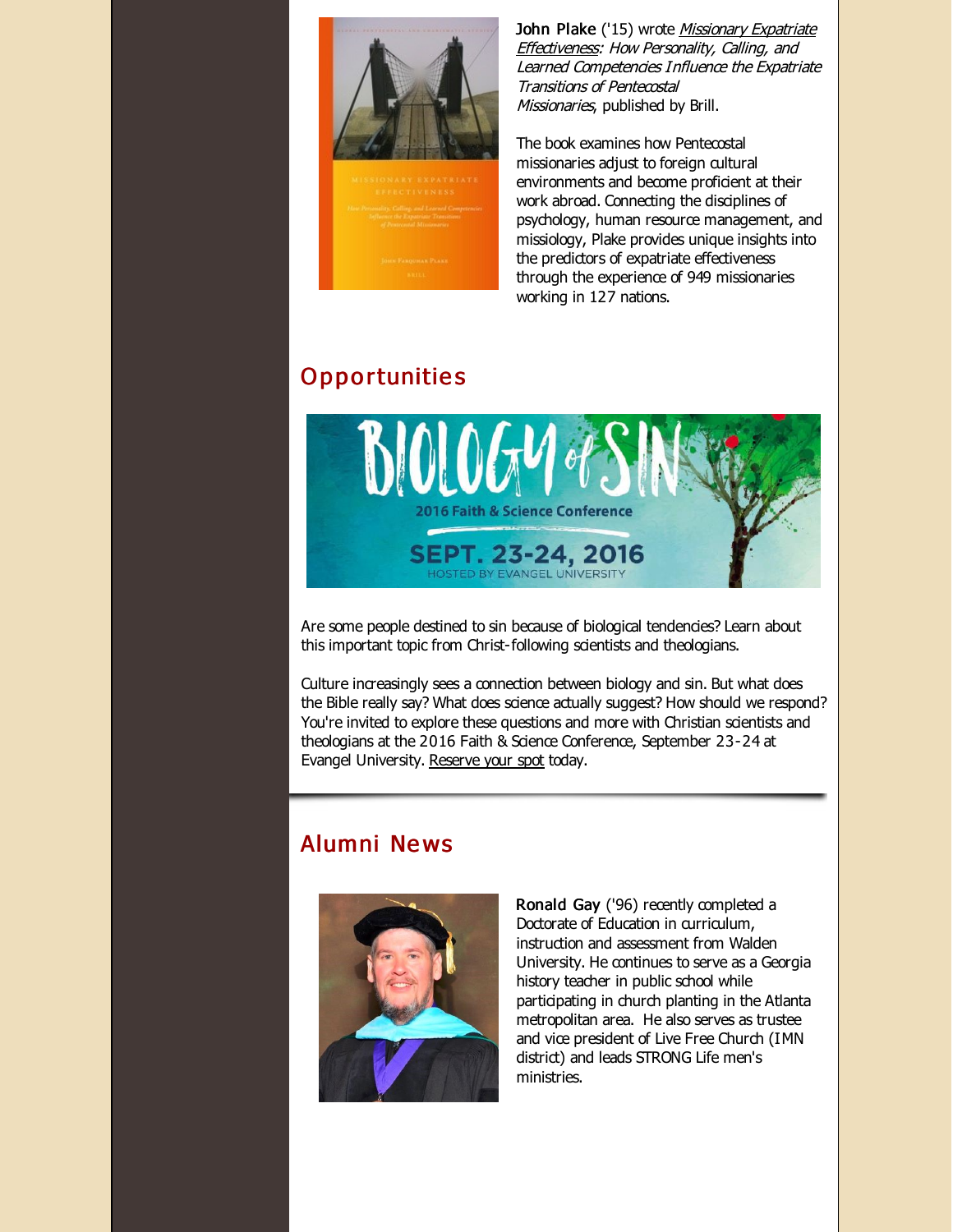Elisabeth Leembruggen- Kallberg ('79) is a lecturer and counselor holding a doctorate from Boston University. She also is a member of Boston University's GIPGAP [research](http://r20.rs6.net/tn.jsp?f=001Fco8R1z1iL44NmFpwD_1-WFfzx1EgogTpXOOXfVg0-lzsw3uE7jRr8WwjtLFFdTQxTiehMS9wfcVtD8UcDEFe3BtzAKN3fqroW2rJiCvSZQsyIa2p_sSBVGOdW6dJi3wlmzpkvtwiG-OyvTq_UUMZ_TaqhXaRLdA3M_XSk1RIAVEq8QaYo7gyurvVSVcNOeU&c=&ch=) team. As director of Dr. Elisabeth Leembruggen Consultancy Counseling Coaching Education Services, she recently presented at the International Association for Counseling Workshop on Religious & Spiritual Coping: Strategies and Tools for Counselors, in Malta, Europe.





Dr. Terrance "Terry" Lewis ('74/'78) of Kissimmee, Fla., passed away August 6, 2016, at age 74. He pastored several churches and taught at Zion Bible Institute, Central Bible College, Evangel, AGTS, and most recently Valencia and Southeastern University. He loved his Lord and was proud to be an AG minister and AGTS graduate. He loved his time, and his students and colleagues.

Dwight ('02) and Lizania Miranda are transitioning from pastoral ministry in Florida to serve as missionary associates in Europe (Spain).

Ernie ('09) and Sandra Peacock recently accepted the invitation to serve as interim lead pastors of ICMadrid. This growing international church is located in the heart of Spain's capital city and hosts as many as eight weekly services in English, Spanish, and Mandarin. ICMadrid also conducts weekly outreaches to the homeless and trafficked men and women on the streets of Madrid.

Kurt and Stephanie Plagenhoef (both '06) are planning to return to Albania and the Balkans in September to begin their fifth term of missions service.



AGTS Professor Randy Walls ('97/04) received the 2016 Hall of Fame Award for Significant Contributors of The Church Network (TCN--formerly NACBA). Deputy Chief Executive Officer Phillip Martin (pictured to the right of Walls) presented Walls with the award before the conference audience prior to the TCN's 2nd general session of the national convention in July, in Dallas, Texas.

#### Upco ming Eve nts

August 22 New Student Orientation/First Day of Classes

August 2 5 Convocation Service, 10 a.m.